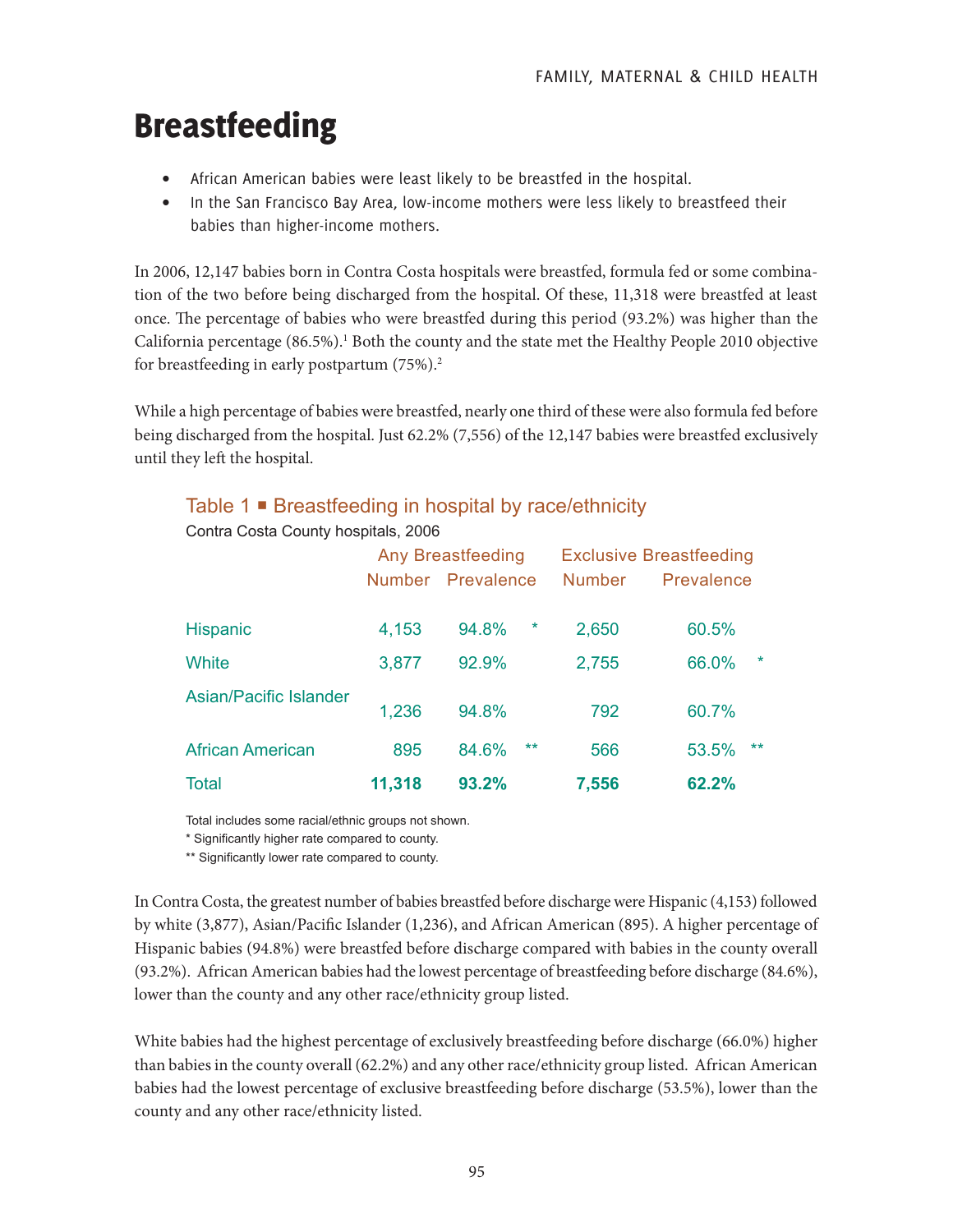## Table  $2 \blacksquare$  Breastfeeding in hospital by facility

Contra Costa County hospitals, 2006

|                                                                   | Any Breastfeeding |            | <b>Exclusive</b><br><b>Breastfeeding</b> |                   |
|-------------------------------------------------------------------|-------------------|------------|------------------------------------------|-------------------|
|                                                                   | <b>Number</b>     | Prevalence |                                          | Number Prevalence |
| <b>Kaiser Permanente</b><br><b>Walnut Creek Medical</b><br>Center |                   |            |                                          |                   |
|                                                                   | 3,974             | 96.0%*     | 2,848                                    | 68.8%*            |
| <b>John Muir Memorial</b><br><b>Hospital</b>                      | 2,442             | 92.3%      | 1,476                                    | 55.8%             |
| <b>Contra Costa Regional</b><br><b>Medical Center</b>             | 1,803             | 93.2%      | 976                                      | 50.5%**           |
| <b>Sutter Delta Medical</b><br>Center                             | 748               | 85.6%**    | 440                                      | 50.3%**           |
| <b>San Ramon Regional</b><br><b>Medical Center</b>                | 747               | 94.3%      | 421                                      | 53.2%**           |
| <b>Doctors Medical Center-</b><br><b>San Pablo</b>                | 372               | 84.4%**    | 174                                      | 39.5%**           |
| <b>Total</b>                                                      | 11,318            | 93.2%      | 7,556                                    | 62.2%             |

Total includes some cases not assigned to facilities listed.

\* Significantly higher rate compared to county.

\*\* Significantly lower rate compared to county.

Babies in the Kaiser Permanente Walnut Creek Medical Center had a higher percentage of breastfeeding (96.0%) and exclusive breastfeeding (68.8%) before discharge than babies in the county overall (93.2% and 62.2%, respectively).

They also had a higher percentage of exclusive breastfeeding than any other facility listed. Babies at Sutter Delta Medical Center and Doctors Medical Center—San Pablo had a lower percentage of breastfeeding and exclusive breastfeeding before discharge than babies in the county overall. Babies in Contra Costa Regional Medical Center and San Ramon Regional Medical Center had breastfeeding percentages similar to the county overall but exclusive breastfeeding rates that were lower than the county's.



Editor's note: Analyses of breastfeeding practices at 3, 6 and 12 months for Contra Costa were not possible due to small sample size, but we can look at Northern California percentages to get an idea of what is happening locally and make comparisons to the state and nation.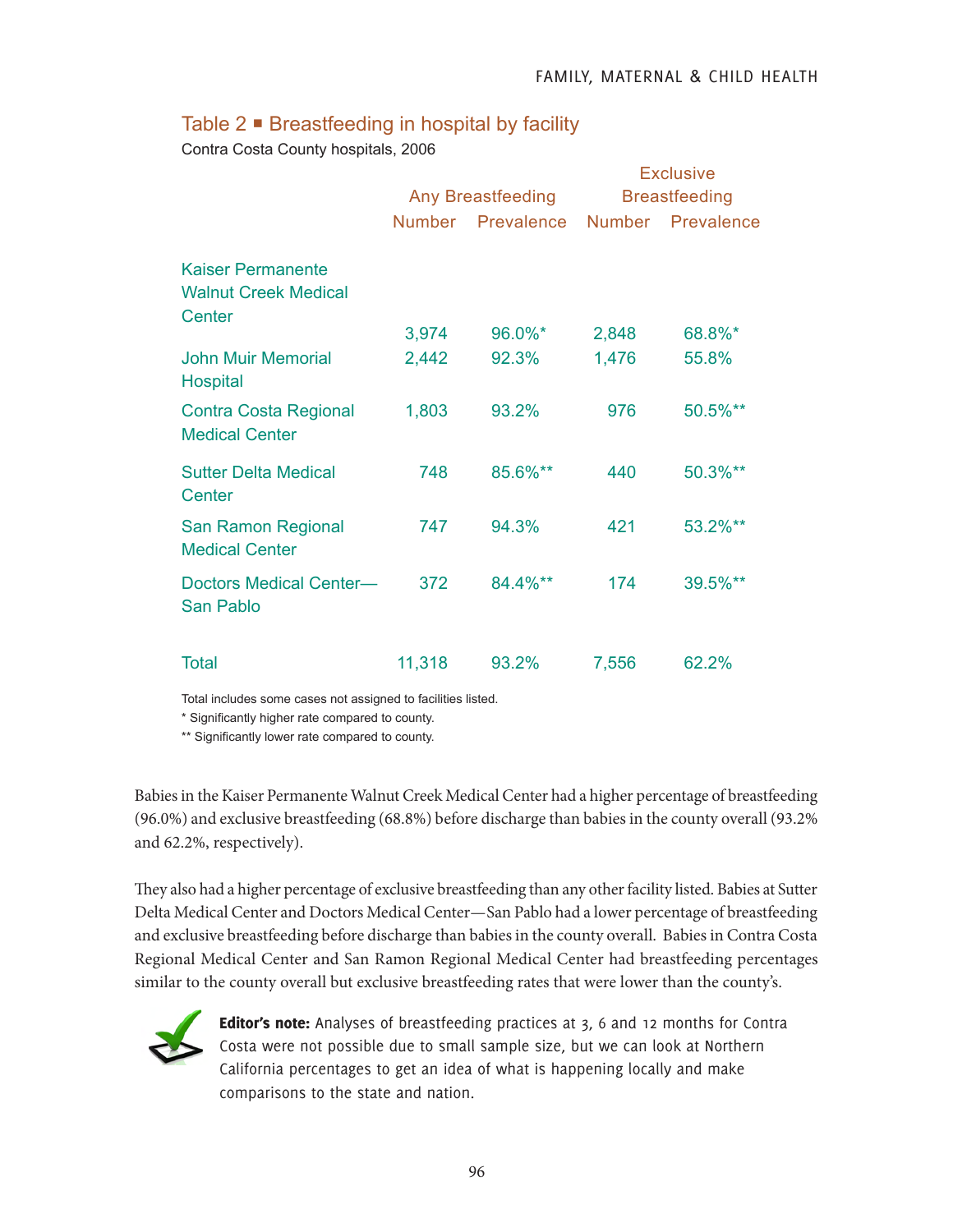#### FAMILY, MATERNAL & CHILD HEALTH

| <u>iable o – Dieasticeuilly i citelitages, ZUUU</u> |                |                |  |
|-----------------------------------------------------|----------------|----------------|--|
|                                                     | 6 months       | 12 months      |  |
| <b>Northern California</b>                          | 58.6%          | 33.4%          |  |
| California                                          | 53.6%          | 31.9%          |  |
| <b>United States</b>                                | 43.5%<br>$***$ | $***$<br>22.7% |  |
| Healthy People 2010 objective                       | 50%            | <b>25%</b>     |  |

## Table 3 Breastfeeding Percentages, 2006

\*\* Significantly lower rate than Northern California.

In 2006, 58.6% of Northern California babies were still being breastfed at 6 months. This percentage was similar to California's percentage (53.6%) and higher than the nation's (43.5%). Both Northern California and California as a whole met the Healthy People 2010 objective of 50% of babies being breastfed at 6 months; the United States did not.

At 12 months, the percentage of Northern California babies being breastfed (33.4%) was still similar to California's (31.9%) and higher than that of the United States (22.7%). Again, Northern California and California as a whole met the Healthy People 2010 objective (25%), while the nation did not.

# Table 4 Exclusive breastfeeding percentages, 2006

|                                      | 3 months       | 6 months    |
|--------------------------------------|----------------|-------------|
| <b>Northern California</b>           | 48.8%          | 26.1%       |
| California                           | 42.5%          | 20.0%       |
| <b>United States</b>                 | 33.6%<br>$***$ | $14.1\%$ ** |
| <b>Healthy People 2010 objective</b> | 40%            | 17%         |

\*\* Significantly lower rate than Northern California.

In 2006, 48.8% of Northern California babies were exclusively breastfed at 3 months and 26.1% were exclusively breastfed at 6 months. These percentages were similar to those for all of California (42.5% and 20.0%, respectively) and higher than the percentages for the United States (33.6% and 14.1%, respectively). Both Northern California and California as a whole met the Healthy People 2010 objective for exclusive breastfeeding at 3 months (40%) and 6 months (17%); the United States did not.



Editor's note: Analysis of breastfeeding by race/ethnicity was not possible for Contra Costa due to small sample size, but we can look to the San Francisco Bay Area to learn more about how breastfeeding practices vary across our community.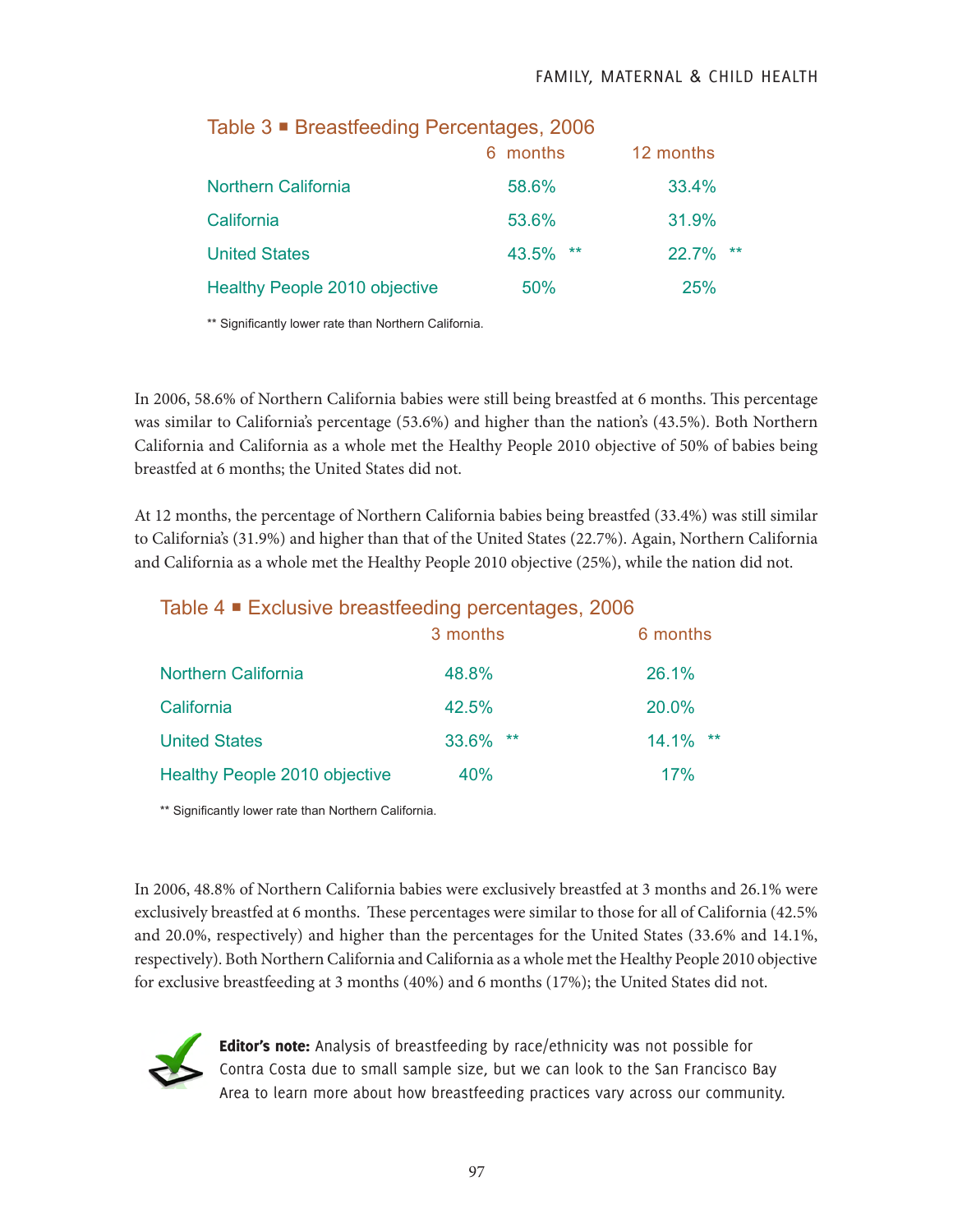### Table 5 ■ Breastfeeding at 2 months by mother's race/ ethnicity

San Francisco Bay Area, 2005–2006

| <b>Total</b>            | 80.2% | 54.1%                   |
|-------------------------|-------|-------------------------|
| <b>African American</b> | 62.9% | $***$<br>$***$<br>39.1% |
| Latina                  | 76.6% | $***$<br>46.2%          |
| White                   | 84.1% | $\star$<br>64.2%        |
| Asian/Pacific Islander  | 84.5% | 52.4%                   |
|                         | Any   | <b>Exclusive</b>        |

Total percentage includes some racial/ethnic groups not shown.

\* Significantly higher rate than the San Francisco Bay Area.

\*\* Significantly lower rate than the San Francisco Bay Area.

When their babies were 2 months old, African American mothers had the lowest percentage of breastfeeding (62.9%), lower than the San Francisco Bay Area as a whole (80.2%) and every other racial/ethnic group listed. The percentages of African American (39.1%) and Latina (46.2%) mothers exclusively breastfeeding at 2 months were lower than the San Francisco Bay Area as a whole (54.1%), while the percentage of white mothers exclusively breastfeeding at 2 months (64.2%) was higher than the San Francisco Bay Area as a whole.

#### Table 6  $\blacksquare$  Breastfeeding at 2 months by income

San Francisco Bay Area, 2005–2006

| <b>Total</b>                       | 80.2%           | 54.1%            |
|------------------------------------|-----------------|------------------|
| Over 400% of Federal Poverty Level | 88.0%<br>$\ast$ | $\star$<br>65.2% |
| 301-400% of Federal Poverty Level  | 82.5%           | 53.1%            |
| 201-300% of Federal Poverty Level  | 83.1%           | 59.0%            |
| 101-200% of Federal Poverty Level  | $***$<br>69.9%  | $***$<br>41.1%   |
| 0-100% of Federal Poverty Level    | $***$<br>71.7%  | $***$<br>41.5%   |
|                                    | Any             | <b>Exclusive</b> |

Total percentage includes cases with unknown income level.

\* Significantly higher rate than the San Francisco Bay Area.

\*\* Significantly lower rate than the San Francisco Bay Area.

Mothers who lived at 0–100% and 101–200% of the Federal Poverty Level had a lower percentage of breastfeeding (71.7% and 69.9%) and exclusive breastfeeding (41.5% and 41.1%) than the San Francisco Bay Area overall (80.2% and 54.1%, respectively). In contrast, mothers who lived at over 400% of the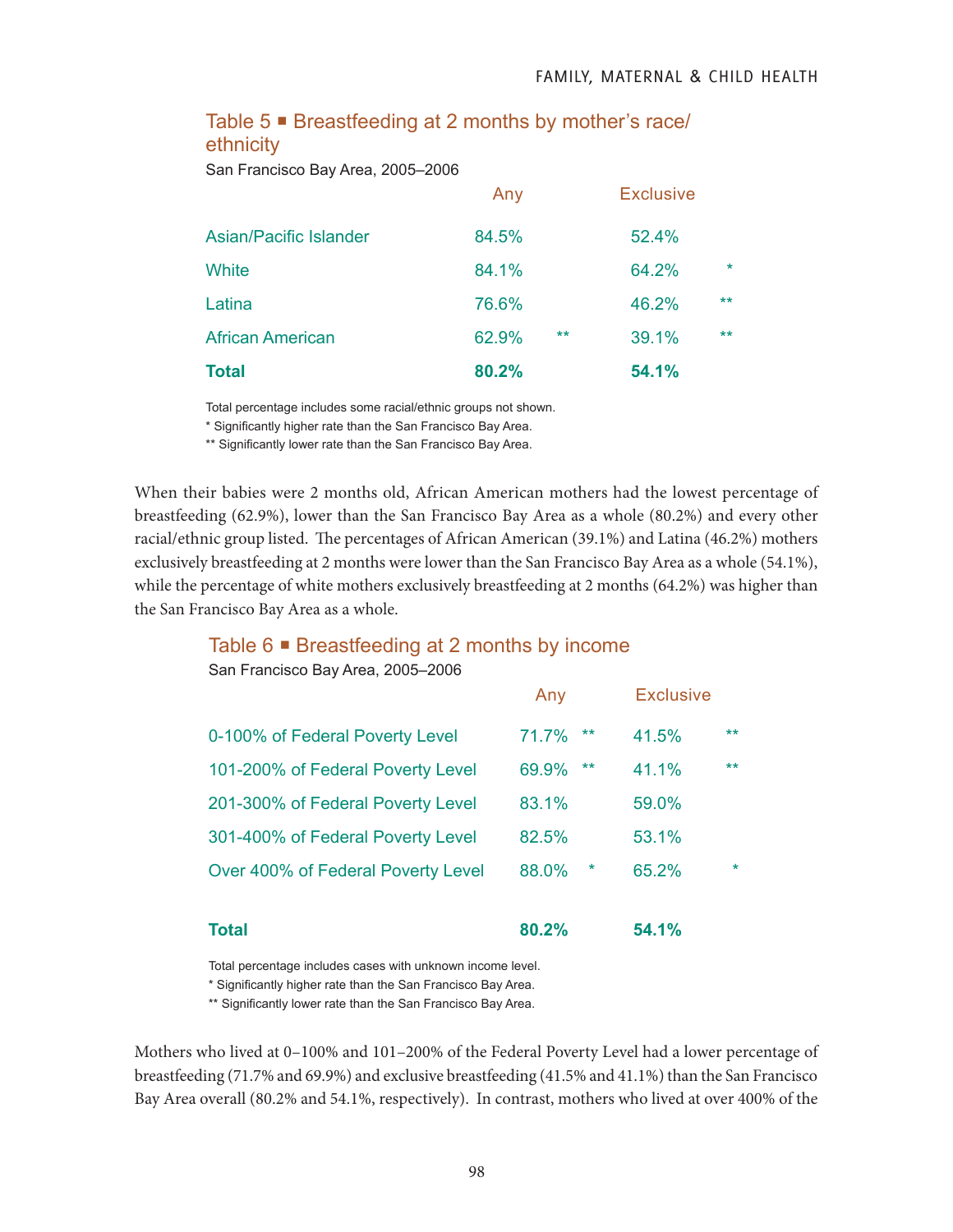Federal Poverty Level had higher percentages of breastfeeding (88.0%) and exclusive breastfeeding (65.2%) compared to the San Francisco Bay Area as a whole.

#### **What is "any" and "exclusive" breastfeeding?**

The percentage of women breastfeeding or "any breastfeeding" includes all women who have breastfed exclusively or have combined breastfeeding with formula or other foods divided by the total number who have only breastfed, only formula fed, or combined breastfeeding, formula feeding and/or other foods. The percentage of women "exclusively breastfeeding" are those who have used only breast milk to feed their infant since birth divided by the total number who have only breastfed, only formula fed, or any combination breastfeeding, formula feeding, and/or other foods. The percentages for breastfeeding before discharge excluded cases with unknown method of feeding and those using total parenteral nutrition/hyperalimentation (TPN/Hyperal).

#### **Why is it important?**

In addition to the Healthy People 2010 objectives already noted, the American Academy of Pediatrics recommends exclusive breastfeeding for six months and continued breastfeeding with complementary solid foods up to 12 months or longer.<sup>3</sup>

Breastfeeding reduces an infant's risk for both acute and chronic disease, increases mother-infant bonding, fosters appropriate growth and development and may increase learning ability and reduce the risk for obesity. In addition to reduced health care costs, breastfeeding reduces social costs and is less damaging to the environment than formula feeding.<sup>3</sup>

Breastfeeding mothers are half as likely to miss a day of work for a sick child compared to mothers of formula-fed infants.<sup>4</sup> So it is possible that increasing breastfeeding percentages may increase productivity. According to an article published in April 2010 in the journal Pediatrics, \$13 billion and 911 infant lives could be saved per year if 90% of U.S. families complied with the medical recommendations to breastfeed exclusively for 6 months.<sup>5</sup>

#### **Who does it impact most?**

African American women are less likely than the population as a whole to breastfeed or exclusively breastfeed in the hospital and at 2 months. While Latinas tend to be breastfeeding at similar rates to the population at 2 months, Latinas are less likely to be exclusively breastfeeding.

Low-income women are less likely to be breastfeeding or exclusively breastfeeding than mothers as a whole. Similarly, those who were covered through Medi-Cal only during pregnancy were less likely to be breastfeeding or exclusively breastfeeding at 2 months than mothers who were covered exclusively by private insurance alone during their pregnancies.<sup>6</sup> Women, Infant and Children (WIC) participants are less likely than non-WIC mothers to initiate breastfeeding or to continue breastfeeding for the recommended length of time.<sup>7</sup>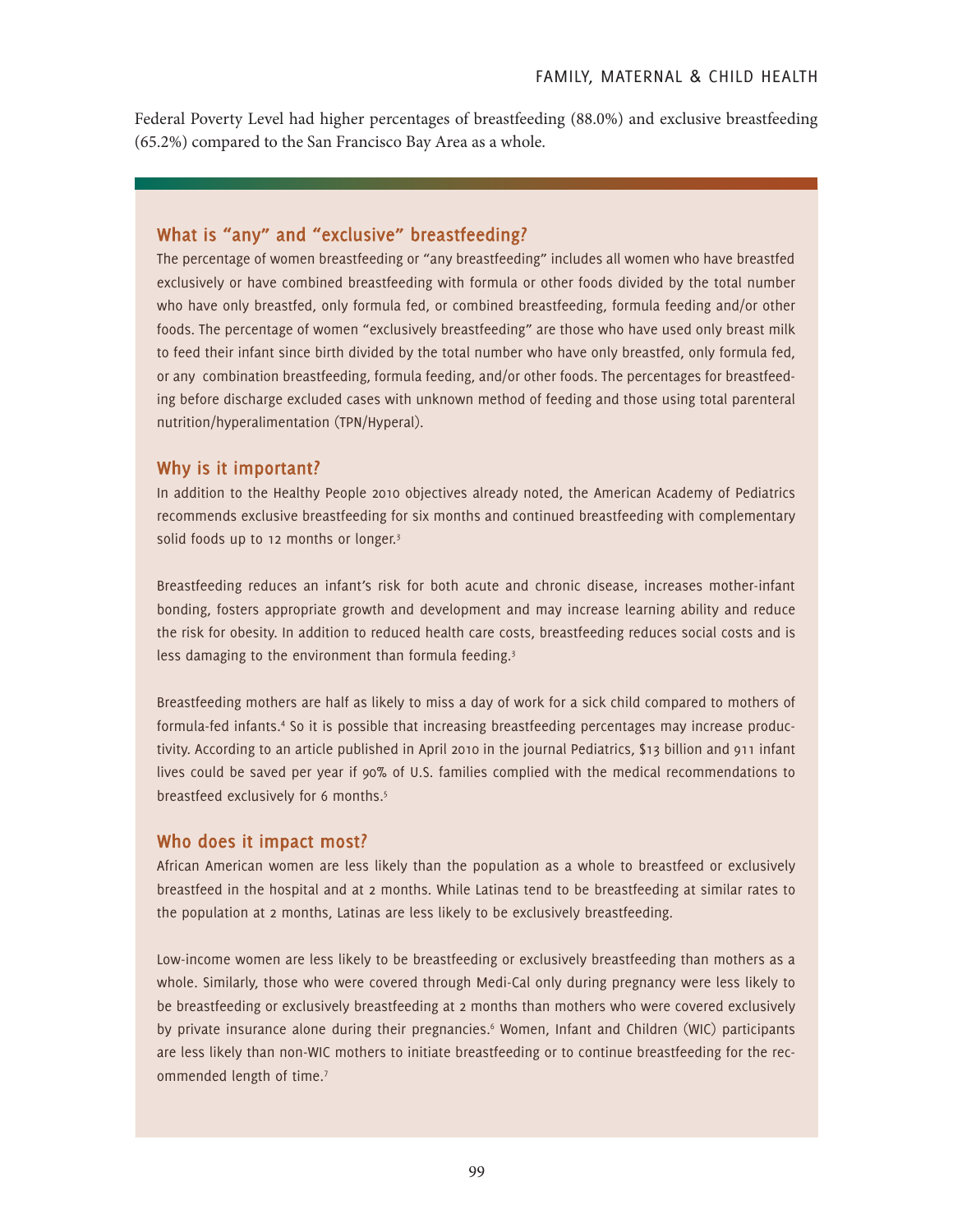Mothers younger than 24 are less likely to be breastfeeding or to be exclusively breastfeeding at 2 months than mothers of all ages.<sup>6</sup> Mothers with "some high school" or "high school/GED" were also less likely to be breastfeeding or exclusively breastfeeding at 2 months than mothers in the total population.<sup>6</sup>

#### **What can we do about it?**

Exclusive breastfeeding during the hospital stay is critical to breastfeeding duration. $8,9,10$ 

Studies have shown that hospital practices affect breastfeeding duration and exclusivity throughout the first year of life. Implementation of the 10 evidence-based steps of the Baby Friendly Hospital Initiative (BFHI), developed by the World Health Organization in 1991, has been shown to increase initiation and exclusivity of breastfeeding.<sup>11</sup> Fewer that 3% of hospitals in the United States, and none in Contra Costa County, have Baby Friendly Hospital Certification.12

Hospitals that have implemented "baby friendly" policies outlined in the World Health Organization's Ten Steps to Breastfeeding Success have higher exclusive breastfeeding rates among women of all races and ethnicities.<sup>13,14</sup>

Peer Breastfeeding Counselors have been shown in several studies to improve exclusive breastfeeding rates.<sup>15,16</sup>

### Data Sources: Breastfeeding

#### **TABLES**

Table 1, 2: Number and percentage of breastfeeding women from Newborn Screening Data, 2006, California Department of Public Health, Center for Family Health, Genetic Disease Screening Program; retrieved 8/26/2010 from http://www. cdph.ca.gov/data/statistics/Pages/BreastfeedingStatistics.aspx. All nonmilitary hospitals providing maternity services are required to complete the Newborn Screening Test Form. Infant feeding data presented in this report include all feedings from birth to time of specimen collection, usually 24 to 48 hours after birth. The table values exclude cases with unknown method of feeding and cases marked as "TPN/Hyperal" or "Other".

Table 1: Infant race/ethnicity is based upon mother and father race/ethnicity as reported on the birth certificate. Data presented for Hispanics include Hispanic residents of any race. Data for county totals shown in this table include information for all births occurring in that county, including cases in race/ethnicity groups not shown and with missing race/ethnicity data.

Table 2: Facilities with fewer than 50 births with known type of feeding are not shown.

Table 3,4: Percentage of women breastfeeding from National Immunization Survey, Centers for Disease Control and Prevention, Department of Health and Human Services; retrieved 8/26/2010 from http://www.cdc.gov/breastfeeding/ data/NIS\_data/index.htm. The sample was limited to records with valid responses to the breastfeeding questions. Healthy People 2010 objectives retrieved 8/26/2010 from http://www.healthypeople.gov/document/html/volume2/16mich.htm